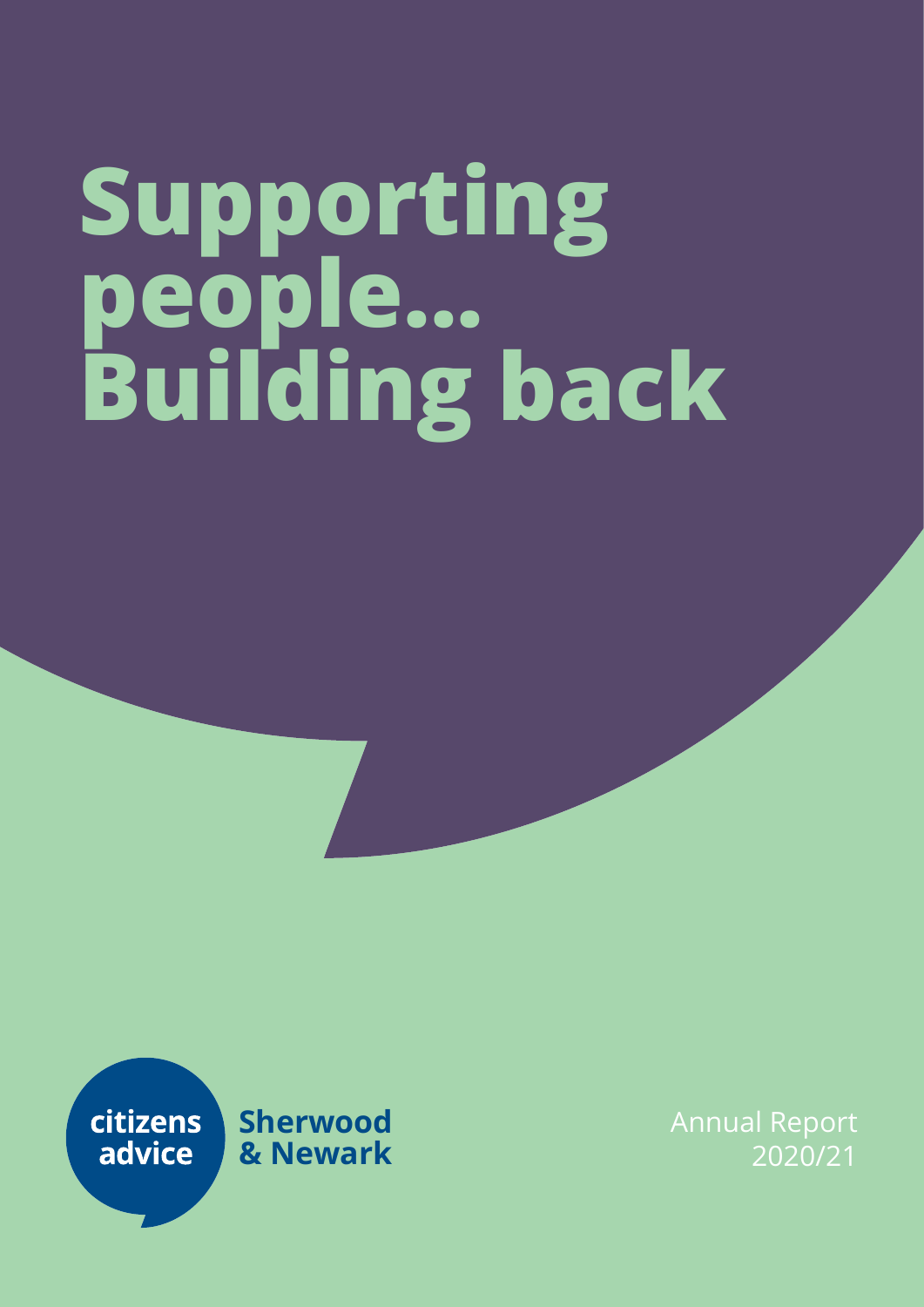# **Another Challenging Year of Change**

Another challenging year for the service, for our clients and for all of us individually. This has been the second year of constant changes, restrictions, and uncertainty. The Trustee Board have been taken aback and impressed how both Citizens Advice Sherwood & Newark, along with our Neighbouring Citizens Advice Partners in Nottinghamshire, have embraced the challenges and changes being forced upon us, taking them in their stride. We have not only met our clients' needs but exceeded them. It gives me and my fellow trustees a huge sense of pride in what we stand for at Citizens Advice Sherwood & Newark and in what our teams, employees, volunteers, and leadership can do in difficult circumstances.

This year we have seen brilliant staff and volunteers retire or move to pastures new. In early 2022 our long standing and dedicated session supervisors, Sue and Bill, will retire and we thank them for their unselfish commitment to the service and the community, wishing them all the best for their future. Finally, a significant impact on us all, is the passing of a long-term volunteer, supporter and colleague, who is sorely missed and leaves long lasting, happy memories for those who had the pleasure of serving alongside her.

Jackie and her colleagues have continued to drive the 'shared collaborative services' opportunity across Nottinghamshire, leveraging everything we do in common. The benefits



of this journey have become noticeably clear not only on costs, but through shared policies, processes, funding opportunities and knowledge enabling a dramatic reduction in replication of work. It has been a great initiative and one that has given massive benefit during these uncertain times.

We have all embraced new ways of engaging with clients and each other over the last two years delivering our support both digitally and in person. We are proud to say we were one of the first Citizens Advice nationally to reopen some face to face services for clients in July 2020. At the time of writing this, lockdown is being eased; at some point soon full services to clients will return. The trustees and Jackie are looking at what the 'New Normal' will be, this of course will evolve over time as things change positively or negatively.

I would like to mention that the trustees regularly strategically review our service capacity and offer to clients. We are operating in a very different advice landscape and to meet clients' needs moving forward, as a Board, we endeavour to implement a new organisational structure that will allow development including capacity for fundraising and engagement.

It is hard to exactly predict what is ahead, but we can look at the big headings as we come out of the pandemic; we can foresee debt, repossessions, evictions, mental illness, family breakdowns and abuse as some of the key areas we will have to deal with. This of course will affect our staff and volunteers in different ways, so through our wellbeing policies, we will support staff and volunteers in the months ahead.

Finally, I must reiterate how well everyone has handled the last year, we the trustees thank the team for all their efforts and commitment. Another outstanding year for Citizens Advice Sherwood & Newark and partners, let's keep it going as a team, any concerns or questions feel free to contact Jackie or any of the Trustees, who will listen and act as needed.

Neil Buckley, Chair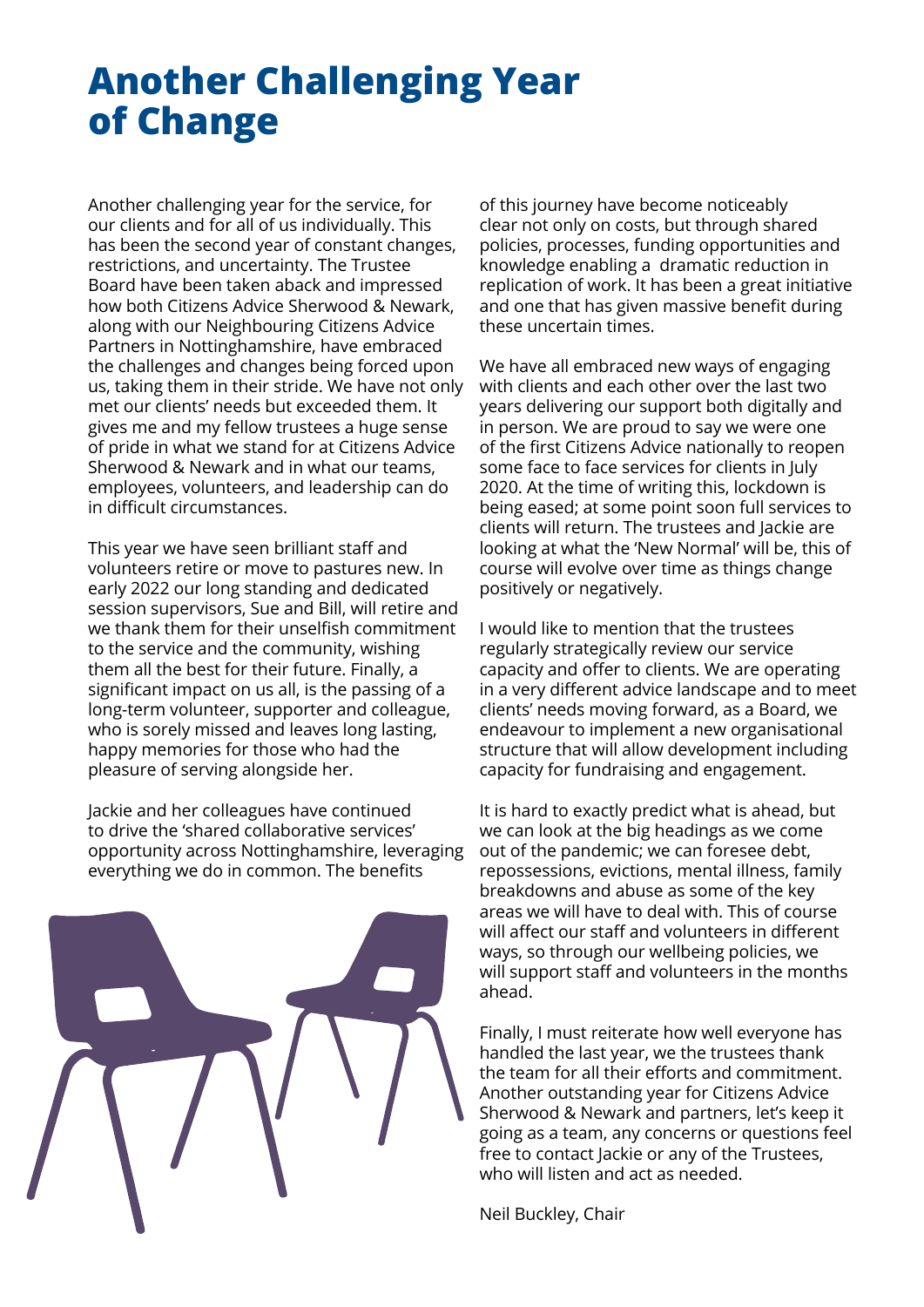# **How Did We Do?**



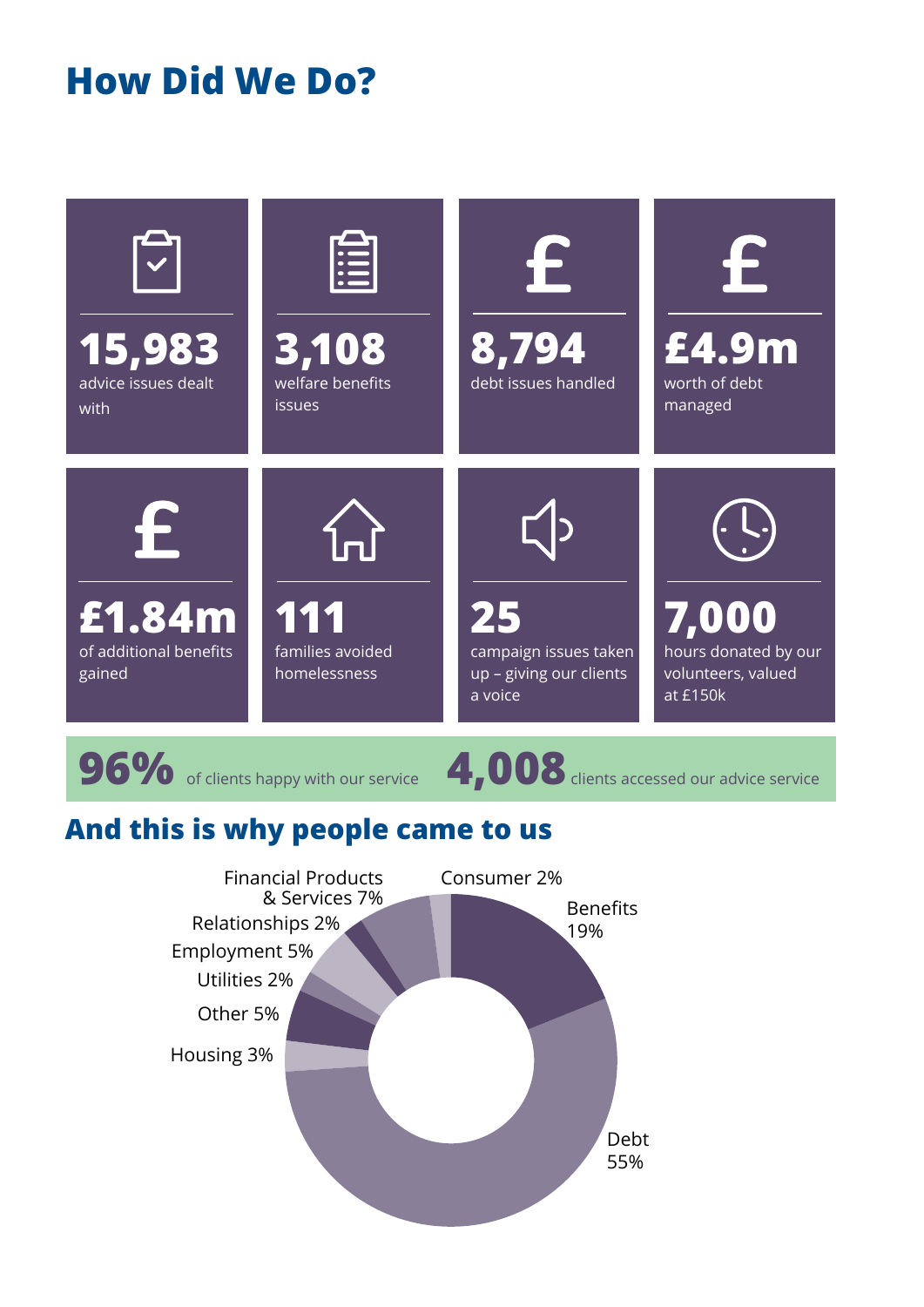# **Helping our clients through a pandemic**

Citizens Advice Sherwood & Newark saw an increase in requests for specific types of advice during the pandemic. This included help claiming benefits for the first time, housing and employment problems. The majority of our clients (over 70%) contacted us as a result of being impacted by COVID-19. Our service proved agile and remained open to help people with the problems they faced. In a survey of clients we asked them how they had been impacted by the pandemic and they told us:



The good news is that our advice made a difference. We also asked clients about the outcomes they had experienced after seeking help from Citizens Advice.



Our charity is using the knowledge gained during the pandemic to put together a plan to help our clients move forward and rebuild their lives. The plan includes:

- **•** Supporting people back into employment, reducing the barriers they face
- **•** Expanding our offer to social prescribers to improve health in Newark & Sherwood
- **•** Supporting those with insecure housing status
- **•** Helping people with debts built up during the pandemic

**The majority of our clients (over 70%) contacted us as a result of being impacted by COVID-19**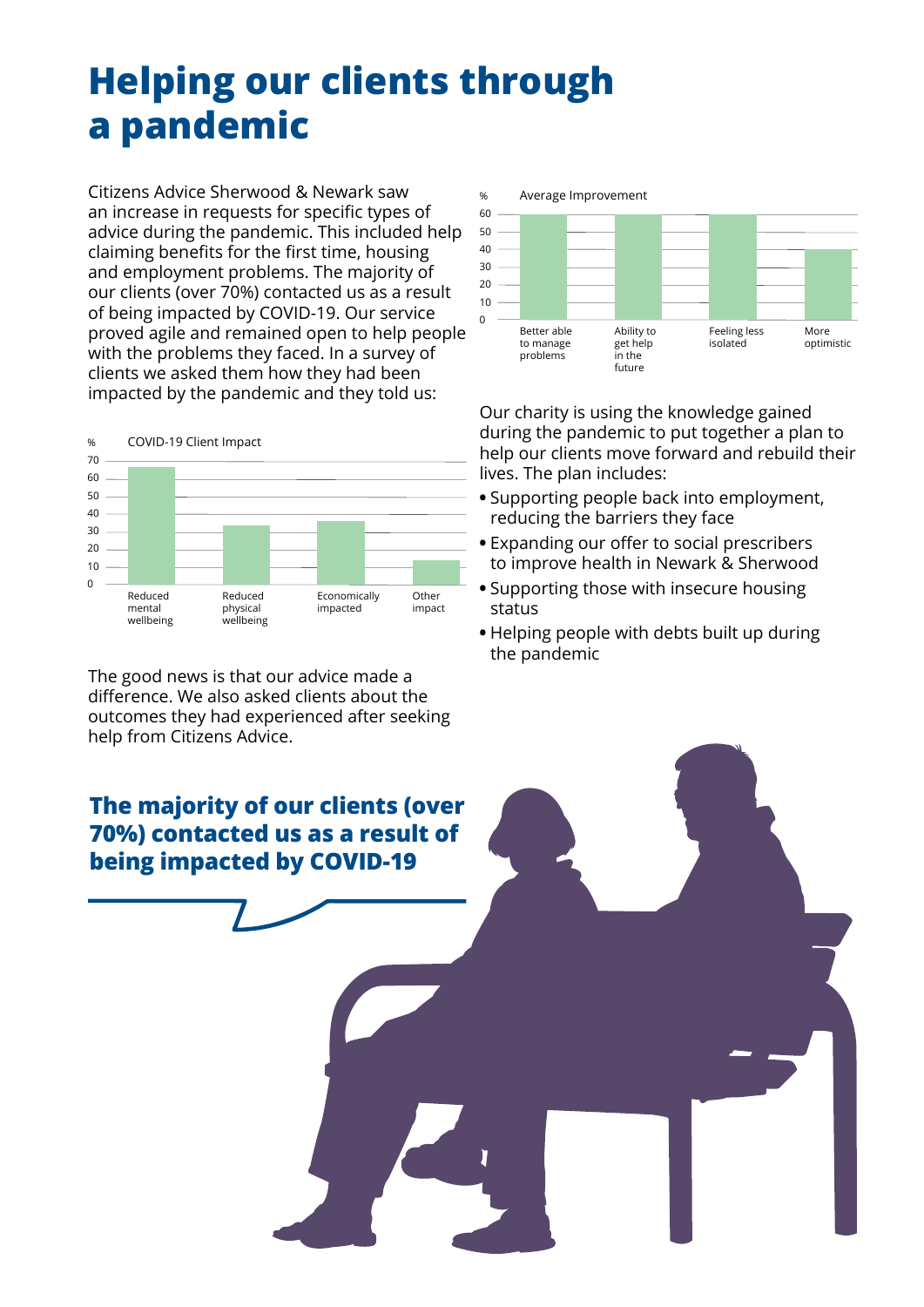# **Campaigning for Change**

Research and campaigns remain a core part of our work at Citizens Advice Sherwood & Newark. Delivered by our dedicated staff and volunteers, we are committed to improving the policies and principles that affect people's lives. This work helps ensure we can resolve more issues for clients, and then address the underlying long-term causes so that the same issues do not repeatedly affect clients.

We use the experiences of our clients to help us research issues further and influence the development and implementation of local and national policies and procedures; campaigning for positive changes to help not only clients but also the wider population. Through research and campaigns, we can reach more people.

Our work has contributed at a national level, to include influencing the government to adopt an employment single enforcement body and the extension of the £20 Universal Credit uplift. Locally we have been active in raising awareness about a number of issues, including energy, debt, mental health and wellbeing. We had a number of priority areas for the year, such as:

### **Impact of COVID in Newark & Sherwood**

It is clear that the COVID-19 pandemic has impacted our community. We have been carrying out a project to identify how we can make a significant contribution to supporting our community recover from the impact of COVID. In addition to our own data and client stories, we have been engaging with partner agencies and towards the end of 2020/21 with our clients through an outcomes survey.

### **Scams**

Working with a number of partner agencies, including taking part in the annual Citizens Advice Scams Awareness campaign 2020, we have been raising awareness with the people of Newark & Sherwood about potential scams, what to do if they have been the target of a scam and information about what they can do to protect themselves from a scam.

### **Universal Credit (UC)**

The Best Practice Lead for the UC Help to Claim service continued to carry out research using our client experiences, our data and networking. Through this we were able to provide support and guidance to the UC Help to Claim project, significantly improving the customer experience in Newark & Sherwood and beyond.



**Through research and campaigns, we can reach more people.**

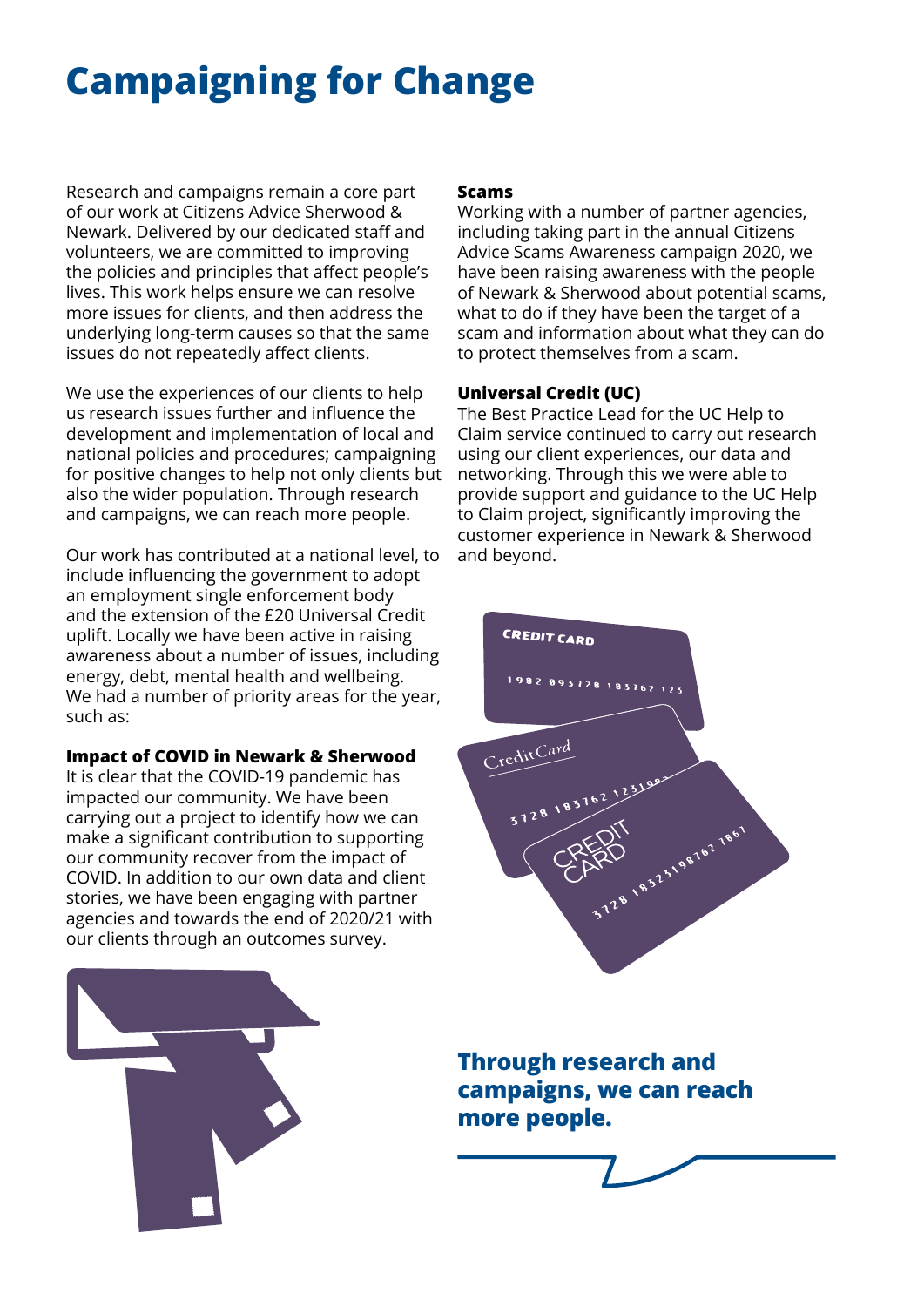### **We make every penny count**

#### Energy Project  $2%$ MAPS Debt Service 19% Core Grant NCC/NSDC & other 28% NSDC Homeless Debt Project 13% Help to Claim 7% Donations & Other income 19% Covid & other Grants projects 12%

### **Expenditure 2020/21**

**Income 2020/21**



### **When we say we're here for everyone, we mean it**

### **People rely on us because we're independent and totally impartial.**

- **•** Each year, Citizens Advice Sherwood & Newark continues to ensure that resources are secured so that we can continue to meet the needs of clients.
- **•** In Newark & Sherwood, people can access much needed debt advice funded by the continuation of the MAPS (Money Advice Pension Service) Debt Advice Project and Newark & Sherwood District Council funded Community Debt and Homeless Prevention Project.
- **•** Ongoing funding was also obtained for the Energy Advice Programme, a Citizens Advice initiative, funded by the energy companies as part of their obligations and the DWP funded Universal Support Help to Claim Project which is available face-to-face, over the phone and online through web chat.
- **•** This year we have been successful in obtaining additional funds to implement new working practices and to recruit and train remote volunteers to increase capacity and to deliver additional advice under the Covid-19 Service Restructure Project.
- **•** Citizens Advice Sherwood & Newark continued to play a key role in the partnership and collaboration work with the neighbouring five Citizen Advice services across Nottinghamshire.
- **•** We now offer clients multi-channel options to get advice through face to face or digital channels, webchat, telephone and email.
- **•** The Generalist Service saw an increase of six volunteer advisers in the service, however five volunteers left either to go into paid employment or for other reasons including the pandemic.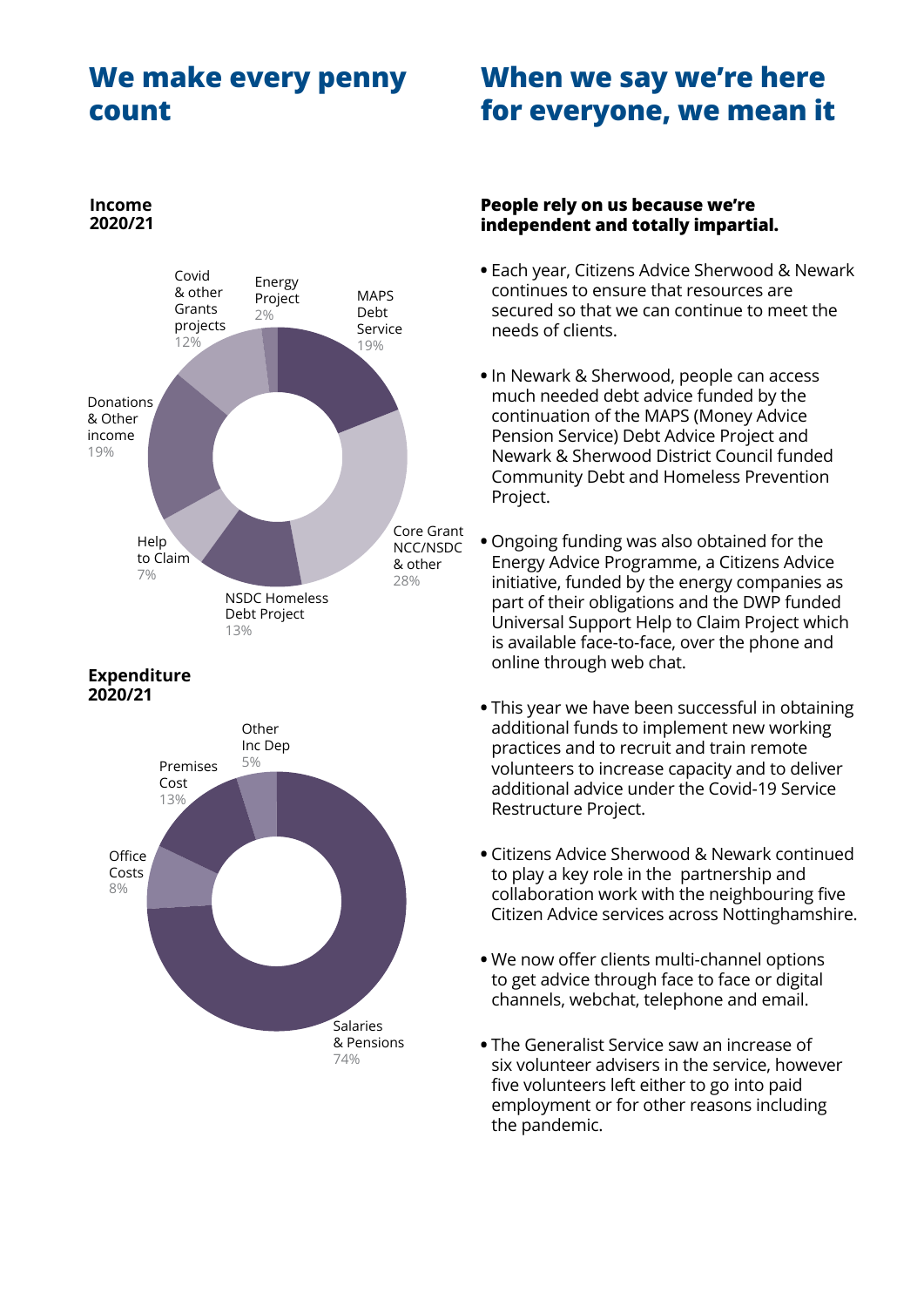# **How we change lives …**

### **Energy**

**Jane**\* was struggling with her energy bills. She had agreed to switch from her current energy supplier to a new supplier following a cold call visit stating her new energy would be cheaper. Unfortunately her monthly direct debit increased by £20 a month.

We investigated and found that her new deal was more expensive than her old supplier and Jane had tied in for 2 years ( £100 exit fee). It had also cost her £60 to leave her previous supplier. We challenged the new supplier and they agreed to refund the exit fees Jane had paid, plus £30 compensation for distress caused, but they were unable to move her to a cheaper tariff or waive the exit fee.

We advised Jane to refuse the offer on the basis that we believe she had been a victim of mis-selling and advised the new supplier that we would refer the complaint to the Ombudsman (Ofgem). The supplier agreed to review their initial decision and as a result agreed to all our requests. Jane was so relieved that she was no worse off financially.

### **Help to Claim**

**Joe**\* was worried about how he and his partner would make ends meet. He had started sick leave pending surgery and, until he could return to work, their only income would be his statutory sick pay and the employment and support allowance received by his partner.

They were referred to our Help to Claim Adviser who helped them to set up a joint claim for Universal Credit. Our support helped them to understand what to expect, how to manage the account, how what they receive would be calculated, and what steps they could take to maximise their entitlement going forward. We are helping Joe's partner with a claim for disability benefit and, if successful, they would receive an additional UC element in acknowledgement of the care Joe provides. We also assisted with a claim for council tax support.

Joe said he would have struggled to have navigated the benefits system without help.

### **Benefits**

**Bill**\* **and Mary**\* are both retired. Mary is disabled and Bill is her main carer. They are both in receipt of a State Retirement Pension, with Mary qualifying for disability benefits to help with care and mobility. Mary was being asked to make a new application for Personal Independence Payments (PIP), she was anxious about losing her award. We advised on the criteria for PIP and helped to complete the application form.

As part of our holistic service, our income maximisation check found that they qualified for Pension Credits. Following a successful application for Pension credit and council tax support (including a backdate request) this gave Bill & Mary a refund of over £400. Their PIP application was also successful and Mary was awarded the Enhanced rate of both the Daily Living and Mobility component. The couple's weekly income increased by over £50 a week.

We also advised them on their Energy bills and as a result of their Pension Credit Award they qualified for the Warm Home Discount of £140 credited to their Electricity bill. The extra money each week has made a massive difference to Bill & Mary's quality of life.

### **Debt**

**Peter**\* had debts in excess of £35k that he had built over a period, many as a result of living on a low benefit income after losing his job 20 years ago. Peter had been struggling to make payments for a long time. Following numerous unsuccessful attempts to secure employment this had left him feeling suicidal with no solution. Peter assessed all his options, based on his mental health bankruptcy became an option. We were successful in helping Peter secure a charitable grant to cover the bankruptcy fees.

With our help, Peter submitted a successful bankruptcy application, making him debt free for the first time in 30 years. Peter's words were, "you saved my life".